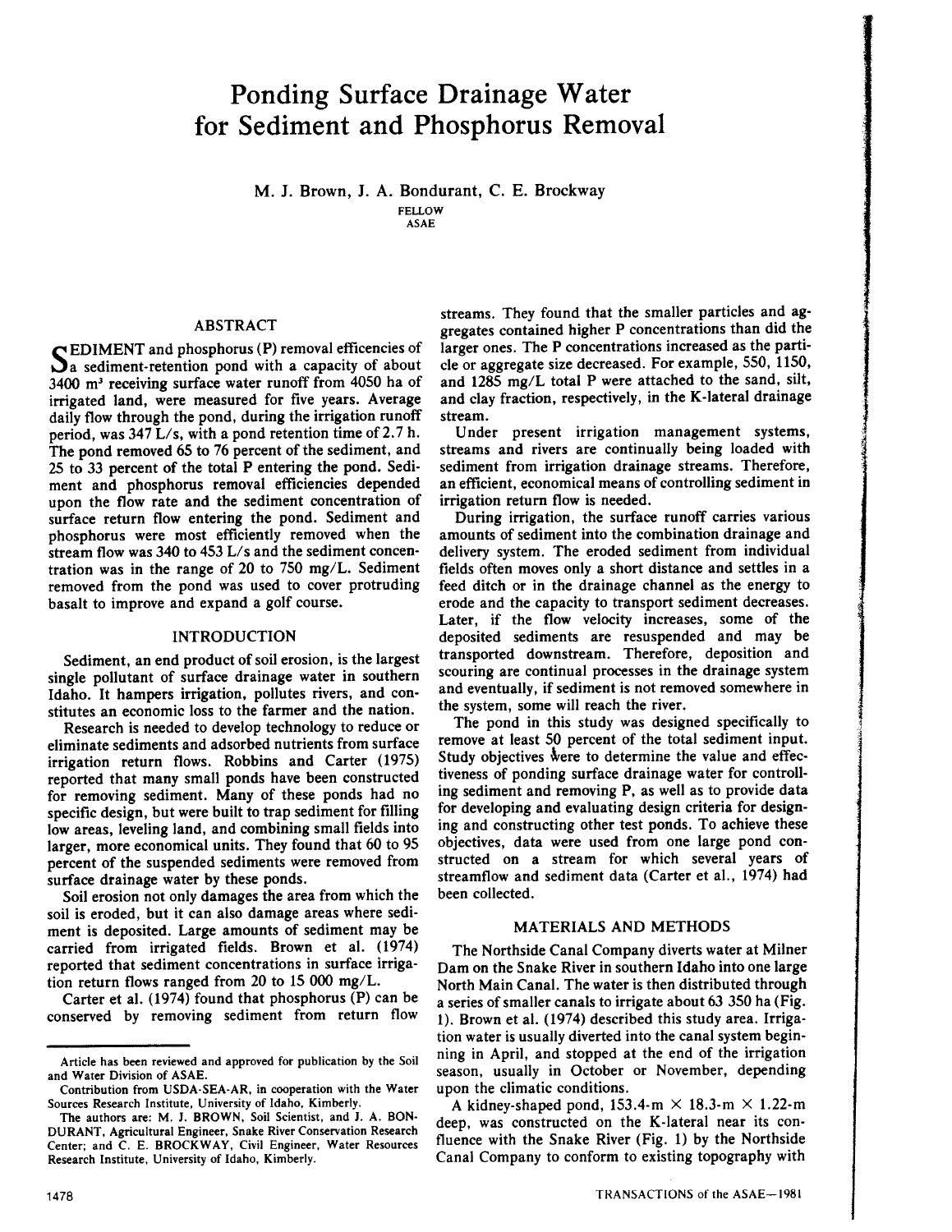

FIG. 1 The Northside irrigation tract showing the main canal, surface drains, and pond location.

minimal rock excavation. Probable removal efficiency for the pond was estimated using particle-size distributions, previously measured sediment concentrations, and an average discharge of 283 *Lis.* (Bondurant et al., 1975). Based on ideal settling basin assumptions of uniform inflow and outflow distribution, rectangular pond configuration and uniform horizontal velocity throughout the pond, a sediment-removal (trap) efficien $cy*$  of 54 percent was estimated. For the estimated flow and pond capacity of  $3400 \text{ m}^3$ , this corresponds to an expected minimum particle-size removal of  $5 \mu m$  assuming the requirements for applicability of Stokes' law were met.

Irrigation water is delivered to individual farm headgates at a constant rate of  $0.87$  L/s-ha continuous flow throughout the crop growing season. Water delivery may be decreased during August when water requirements for some crops decrease and when crops are nearing harvest.

Pond construction, including a 2.44 m (8.0 ft) wide suppressed weir for water measurement, was completed and studies began in 1972. The K-lateral pond was estimated to have adequate storage for two or three years' sediment with minor effects on the trap efficiency for the stream flow rates and volumes which occurred in this lateral. The pond was cleaned on alternate years, when the canal company removed sediment from the pond with a dragline in April 1973 and May 1975.

During the 5-yr study, to assure that the samples were representative of the stream and its sediment load, flow samples were collected at least weekly at a turbulent zone as the water entered the pond and at the measuring structure as it left the pond. Two samples were collected at each site. One was an unfiltered 200-mL sample, and the second was an unfiltered 10-L sample used to measure sediment concentration. Biological activity was inhibited in all samples by adding 40 mg  $HgCl<sub>2</sub>/L$ . The 200-mL samples were refrigerated at 4°C until analyzed. The total P concentration was determined in the 200-mL unfiltered sample (A.P.H.A., 1971; U.S.E.P.A., 1974; Watanabe and Olsen, 1965). Carter et al. (1974) have shown that virtually all soluble P passes directly through sediment ponds. The 10-L samples were allowed to settle for 1 week or longer in the laboratory, and then the clear, supernatant solution was siphoned off. The l-week settling time was about three times longer than necessary, ac-



FIG. 2 Surface water runoff and sediment entering, retained, and leaving the sediment pond during the 1975 irrigation season.

cording to Stokes' law, for  $1.0$ - $\mu$ m diameter particles to settle 22 em, the depth of the containers. The sediment remaining was suspended in a small amount of water and transferred into 600·mL beakers, dried at 105°C, and weighed for sediment yield calculations.

The inflow sediment and the sediment retained were used to calculate the sediment removal efficiency.

# RESULTS AND DISCUSSION

Runoff volume and sediment concentration entering the K-lateral pond in 1975 (Fig. 2) is representative of the 5 yrs studied. Runoff decreased during the first 3 weeks of June and the last 3 weeks of July 1975. The low runoff rate in June was due to preplant irrigation of corn and beans, as well as irrigating small grains and alfalfa. The first irrigation of row crops yields less runoff and sediment than later irrigations. During the low runoff in July, plant water requirements were high and some crops were being cultivated. Because most of the soil being irrigated was loose and friable and runoff rates were small, sediment eroded from the fields was probably deposited in farm drainage channels before reaching the pond. This was attributed to low stream velocity in relatively flat drainage channels. Only small quantities of sediment entered the pond during these low runoff periods.

Runoff peaked the last week of June and the first week of July when alfalfa was being harvested and when most other fields had been preplant irrigated for planting corn and beans. At these times many farmers do not use their water but let it flow through the farm and into drains or lower lying laterals. Runoff peaked again during hay harvest, the first week of August, after the 4-week low runoff period in July. During these peak runoff periods, the increased water velocity carried the channeldeposited sediments into the pond.

The flow rate affected both the sediment concentration entering and leaving the pond (Fig. 3). Bondurant et aI. (1975) reported that removal efficiencies were higher at higher flow rates for the same pond during the 1972-1974 irrigation seasons. This was true for the 1975 and 1976 seasons. However, frequency analysis of the daily flow

<sup>\*</sup>Sediment removal efficiency, expressed in percent, is the proportion of the inflowing sediment that was retained in the pond.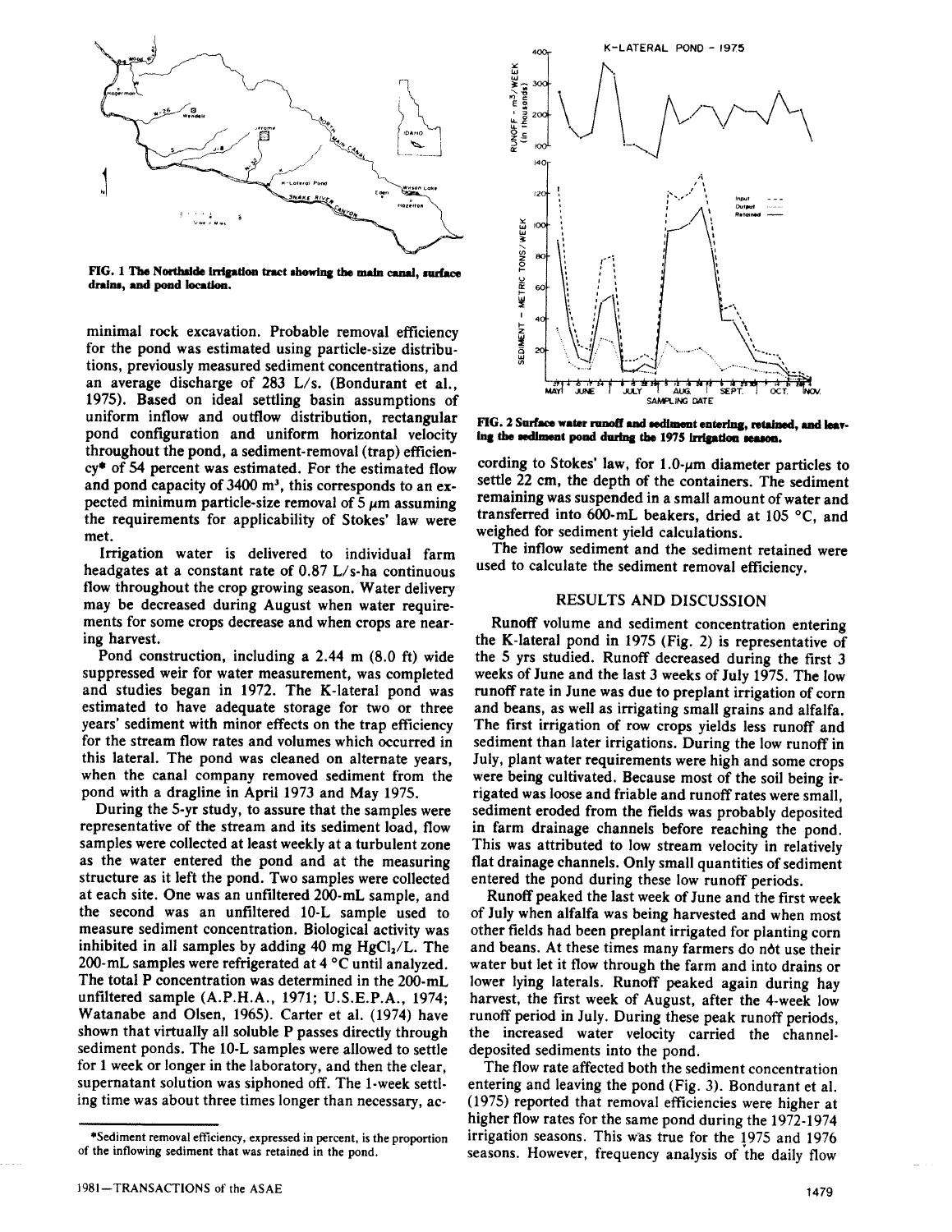

FIG. 3 The effect of sediment concentration and flow rate on the sediment removal efficiency.

rate and sediment concentration data entering the pond at each sampling date for the 5-yr study period indicated that this was true only for flows between  $170$  L/s and  $453$ L/s (Fig. 3). When the flow was 28 to 170 L/s, the sediment concentration entering the pond was never greater than 240 mg/L, and the peak sediment removal efficiency was 68 percent or less. At these flow rates most of the suspended sediment is smaller than  $5 \mu m$  and will not settle out in this pond. The sediment removal efficiency increased to 83 percent as the flow increased from 340 to 453 *Lis.* However, when the flow increased to 623 to 765 L/s the sediment removal efficiency decreased to 75 percent because of the higher flow velocity. The retention time in the pond was decreased by almost 1 h at this flow rate, allowing more sediment to pass through the pond. The data showed the K-Iateral pond removed sediment most efficiently when streamflow was 340 to 453 *Lis* and when the sediment concentration ranged from 240 *mg/L* up to the highest concentration measured, 750 *mg/L.*

The minimum and maximum retention times for the daily flows during the 5-yr study period ranged from 1.1 to 12.8 h (Table 1). The daily average retention time ranged from 2.1 to 3.4 h when the average daily flows ranged from 456 to 278 L/s, respectively. As the average retention time increased (Table I), the sediment removal efficiency increased (Table 2) for each year studied, except 1973. The pond capacity decreased as sediment settled in the pond, decreasing the pond retention time. As sediment settled at the inlet to form a delta, the full length of the pond was no longer effective in removing sediment. Sediment was mechanically removed from the pond every other year during this study.

During 1973 (a year the pond was cleaned), the average retention time was the highest, yet the sediment removal efficiency was the lowest as compared with the other years studied. During 1973, only about one-half as much sediment entered the pond as compared with the other 4 years as shown in Table 2. Also, 37 percent of the time during 1973, the average daily flow was less than *200 Lis* and sediment concentration was less than 400 *mg/L.* Thus, a large percentage of sediment eroded from fields could have been deposited in the K-Iateral drainage channel during 1973, only to be subsequently removed mechanically, having never gotten to the pond. About 4.5 metric tons of sediment per hectare of irrigated area in the whole Northside Canal system is mechanically removed annually from laterals and drains. For the 5-yr study period, average retention time was lowest during 1976, when the flow rate exceeded  $481 L/s$ 43 percent of the time. Also, only during 1976 was stream flow greater than 800 L/s, which occurred 8 percent of the time. As a result, a higher percentage of eroded sediment was carried through the retention pond with a resulting lower sediment removal efficiency. The annual sediment removal efficiency ranged from a low of 65 percent in 1973 to a high of 76 percent in 1975. The daily average flow rate frequently ranged from 340 to 453 *Lis*

TABLE 1. THE DAILY MINIMUM, MAXIMUM, AND AVERAGE WATER FLOW AND RETENTION TIME, ALONG WITH THE ANNUAL WATER FLOW THROUGH THE K-LATERAL SEDIMENT POND OVER A FIVE-YR PERIOD. ,

| Water flow and retention time |                     |                 |                     |                 |                     |                                      |                    |  |
|-------------------------------|---------------------|-----------------|---------------------|-----------------|---------------------|--------------------------------------|--------------------|--|
| Year                          | Min.<br>flow, $L/s$ | Ret.<br>time, h | Max.<br>flow, $L/s$ | Ret.<br>time, h | Avg.<br>flow, $L/s$ | <b>Daily</b><br>avg. ret.<br>time, h | Inflow, $m^3x10^3$ |  |
| 1972                          | 159                 | 5.9             | 674                 | 1.4             | 360                 | 2.6                                  | 5371               |  |
| 1973                          | 74                  | 12.8            | 637                 | 1.5             | 278                 | 3.4                                  | 4205               |  |
| 1974                          | 147                 | 6.4             | 552                 | 1.7             | 326                 | 2.9                                  | 5350               |  |
| 1975                          | 108                 | 8.7             | 600                 | 1.6             | 317                 | 3.0                                  | 4606               |  |
| 1976                          | 201                 | 4.7             | 844                 | 1.1             | 456                 | 2.1                                  | 7171               |  |
| Avg.                          | 138                 | 6.8             | 661                 | 1.4             | 347                 | 2.7                                  | 5340               |  |

#### TABLE 2. METRIC TONS OF SEDIMENT REMOVED ANNUALLY AND PRECENT SEDIMENT REMOVAL EFFICIENCY OF THE K-LATERAL SEDIMENT POND OVER A 5-YEAR PERIOD.

| Year | Inflow      | Outflow | Retained | Daily Av. | Removal<br>efficiency. |
|------|-------------|---------|----------|-----------|------------------------|
|      | metric tons | 96      |          |           |                        |
| 1972 | 1245        | 401     | 844      | 4.9       | 68                     |
| 1973 | 629         | 221     | 408      | 2.4       | 65                     |
| 1974 | 1143        | 294     | 849      | 4.4       | 74                     |
| 1975 | 1216        | 288     | 928      | 5.5       | 76                     |
| 1976 | 1899        | 614     | 1285     | 7.1       | 68                     |
| Avg. | 1226        | 364     | 863      | 4.9       | 70                     |

TABLE 3. TOTAL P REMOVED ANNUALLY AND PERCENT REMOVAL EFFICIENCY OF THE K-LATERAL SEDIMENT POND OVER A 5-YR PERIOD.

| Year | Inflow | Outflow<br>kg/yr | Retained |         | Removal<br>efficiency,<br>% |
|------|--------|------------------|----------|---------|-----------------------------|
| 1972 | 1707   | 1234             | 473      | 3.5     | 28                          |
| 1973 | 1375   | 1027             | 348      | $2.2\,$ | 25                          |
| 1974 | 1357   | 924              | 433      | 2.9     | 32                          |
| 1975 | 1463   | 978              | 485      | 3.1     | 33                          |
| 1976 | 2373   | 1726             | 647      | 3.5     | 27                          |
| Avg. | 1655   | 1178             | 477      | 3.0     | 29                          |
|      |        |                  |          |         |                             |